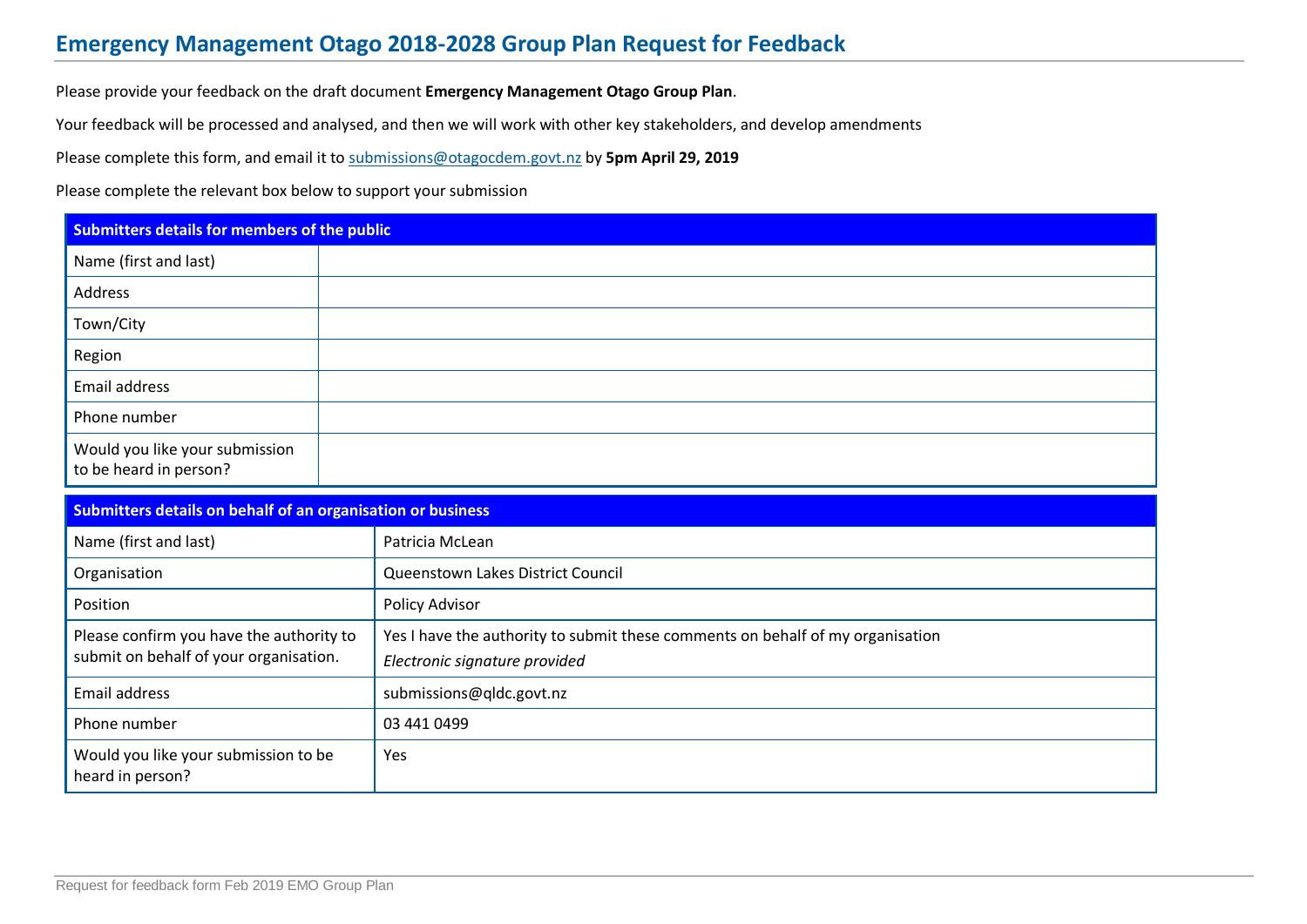**Please complete the box below if you are making some general comments to the summary of the plan.** 

| <b>General comments</b>                                                                    |                                                                         |  |
|--------------------------------------------------------------------------------------------|-------------------------------------------------------------------------|--|
| PLEASE REFER TO THE FULL SUBMISSION LETTER - THIS TEMPLATE ONLY REFLECTS EDITORIAL POINTS. |                                                                         |  |
|                                                                                            |                                                                         |  |
|                                                                                            | QLDC wishes to be heard in relation to the submission.                  |  |
|                                                                                            |                                                                         |  |
|                                                                                            | Key opportunities for improvement to the Group Plan include:            |  |
| 1.1.1                                                                                      | Update QLDC population data                                             |  |
| 1.1.2                                                                                      | Respond to peak visitor numbers                                         |  |
| 1.1.3                                                                                      | Group resourcing needs group governance                                 |  |
| 1.1.4                                                                                      | Revise reflections on visitor behaviour                                 |  |
| 1.1.5                                                                                      | Place greater emphasis on the role of climate change                    |  |
| 1.1.6                                                                                      | Recognise that the TLA is the trusted source of truth for its community |  |
| 1.1.7                                                                                      | Improve strategic alignment and accuracy of language                    |  |
| 1.1.8                                                                                      | Reduce the emphasis on Dunedin – provide captions to images             |  |
| 1.1.9                                                                                      | Increase the visibility of Mana Whenua and the use of Te Reo            |  |
| 1.1.10                                                                                     | Provision of the document in Easy Read format                           |  |
|                                                                                            |                                                                         |  |

**If you wish to make a submission on specific areas of the full Group Plan please use the box below**

| Page | -51                          | <b>Comments</b>                                                                                                                                                                                                                                                                                                   |
|------|------------------------------|-------------------------------------------------------------------------------------------------------------------------------------------------------------------------------------------------------------------------------------------------------------------------------------------------------------------|
| 10   | Objectives and<br>Activities | Point 4 – Are these ORC or Group activities? Clarification required.<br>Point 5 – Are the plans for adverse events related to lifeline planning? Clarification required.<br>Add KPIs to align with the objectives and activities - demonstrate how these link to the KPIs and activities listed<br>under the 4Rs. |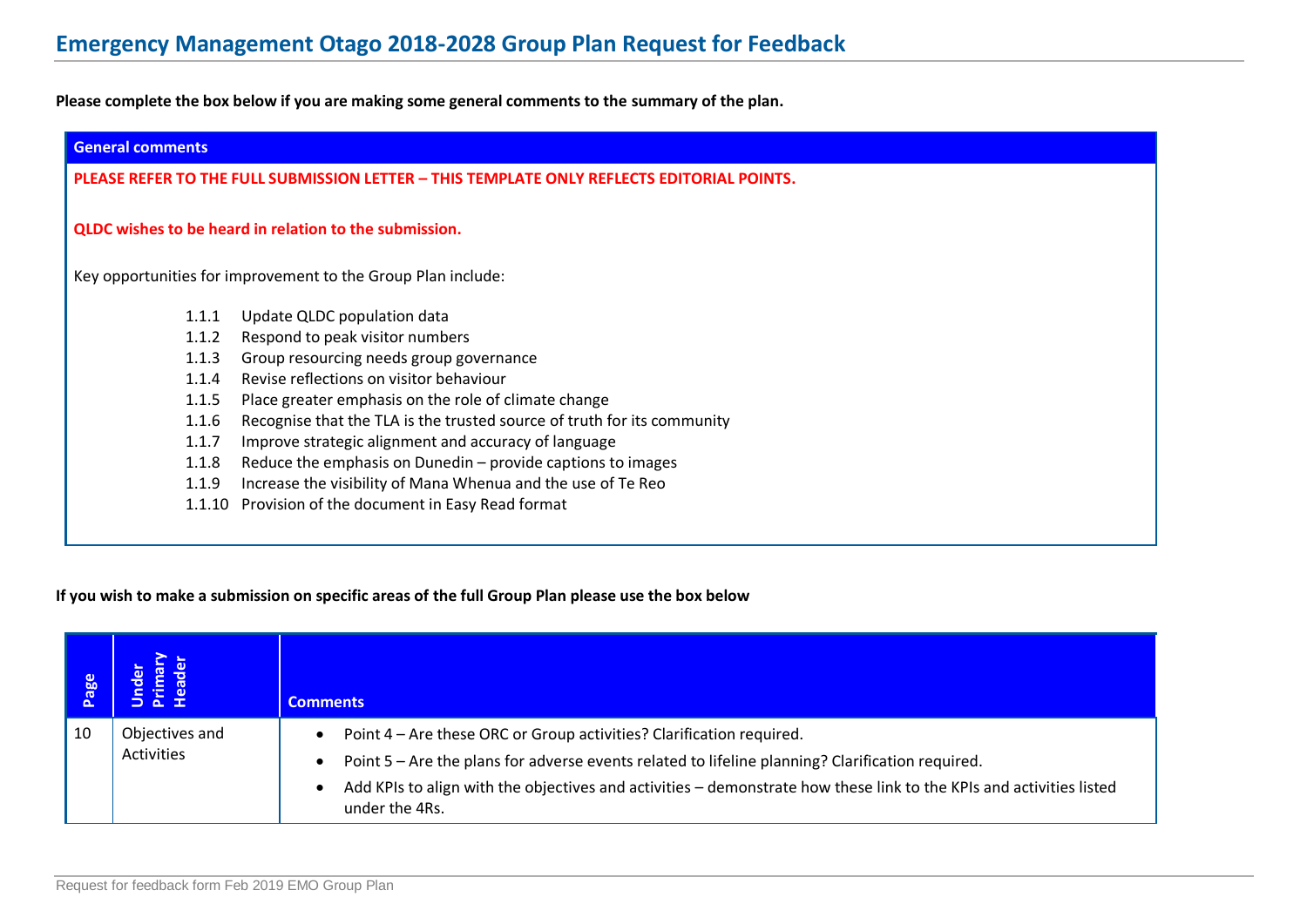| Page | Primary<br>Header<br>Under                                             | <b>Comments</b>                                                                                                                                                                                                                                                                                                                                                                                                                                                                                                                                                                                                                                                                                                                                                                                                                                                                                                                                                                                                                                                                                                                                                                                                                                                                                                                                                                                                                                                                                                                                                                                                                                                                                                                                                                                                                                                                                                                                          |
|------|------------------------------------------------------------------------|----------------------------------------------------------------------------------------------------------------------------------------------------------------------------------------------------------------------------------------------------------------------------------------------------------------------------------------------------------------------------------------------------------------------------------------------------------------------------------------------------------------------------------------------------------------------------------------------------------------------------------------------------------------------------------------------------------------------------------------------------------------------------------------------------------------------------------------------------------------------------------------------------------------------------------------------------------------------------------------------------------------------------------------------------------------------------------------------------------------------------------------------------------------------------------------------------------------------------------------------------------------------------------------------------------------------------------------------------------------------------------------------------------------------------------------------------------------------------------------------------------------------------------------------------------------------------------------------------------------------------------------------------------------------------------------------------------------------------------------------------------------------------------------------------------------------------------------------------------------------------------------------------------------------------------------------------------|
| 11   | Statutory<br>Requirements of the<br>Plan                               | Local risk reduction (box) - the hazards mentioned are related to Dunedin, not inclusive of the wider region.<br>Pg 12- inclusion of the Sendai Framework feels unnecessary. Either remove entirely or provide greater explanation<br>of what the framework entails.                                                                                                                                                                                                                                                                                                                                                                                                                                                                                                                                                                                                                                                                                                                                                                                                                                                                                                                                                                                                                                                                                                                                                                                                                                                                                                                                                                                                                                                                                                                                                                                                                                                                                     |
| 14   | <b>Community Context</b>                                               | Recommend considering a change to the header to "Strengthening our Community Resilience", or similar. Currently<br>it has an overt focus on Hazard and Risk rather than resilience. Community/societal resilience is a core theme for<br>the Group Plan, National Disaster Resilience Strategy and Sendai Framework and this would be a good section to<br>set the scene.<br>Recommend that this section is enhanced to provide a more detailed overview of what Community Resilience<br>relates to. Aspects from Chapter 7 of the National Disaster Resilience Strategy could be included which explains<br>that resilience relates to social, cultural, economic, built, natural, and governance factors. Of particular value is the<br>following community resilience goal statement "It promotes integrated, collective, holistic approaches with the goal<br>of linking bottom-up, grassroots endeavours, with top-down policy and programmes that empower, enable and<br>support individuals and communities."<br>As outlined in our response to the National Disaster Resilience Strategy - recommend including in this section<br>reference to the probable spontaneous volunteering contribution of ordinary people during a disaster situation in<br>the role of "Citizen Responders <sup>1</sup> ". There are two key opportunities in acknowledging and developing the citizen<br>responder role:<br>Citizen responder as engaged participants: many people caught up in a disaster situation are able and will<br>$\circ$<br>take on a participatory rather than a passive role. This scenario should be reflected in the Plan as an<br>expected, rather than unexpected outcome. This will help encourage communities and individuals, who are<br>usually the first on the scene, to develop an understanding of how they might respond in a coordinated<br>manner. This then draws a focus towards the value of Community Response Plans. |
|      | 12 (2015) 358-368<br>Request for feedback form Feb 2019 EMO Group Plan | <sup>1</sup> Whittaker, J., McLennan B., & Handmer J., "A review of informal volunteerism in emergencies and disasters: Definition, opportunities and challenges", <i>International Journal of Disaster</i>                                                                                                                                                                                                                                                                                                                                                                                                                                                                                                                                                                                                                                                                                                                                                                                                                                                                                                                                                                                                                                                                                                                                                                                                                                                                                                                                                                                                                                                                                                                                                                                                                                                                                                                                              |

<sup>1</sup> Whittaker, J., McLennan B., & Handmer J., "A review of informal volunteerism in emergencies and disasters: Definition, opportunities and challenges", *International Journal of Disaster Risk Reduction* 12 (2015) 358-368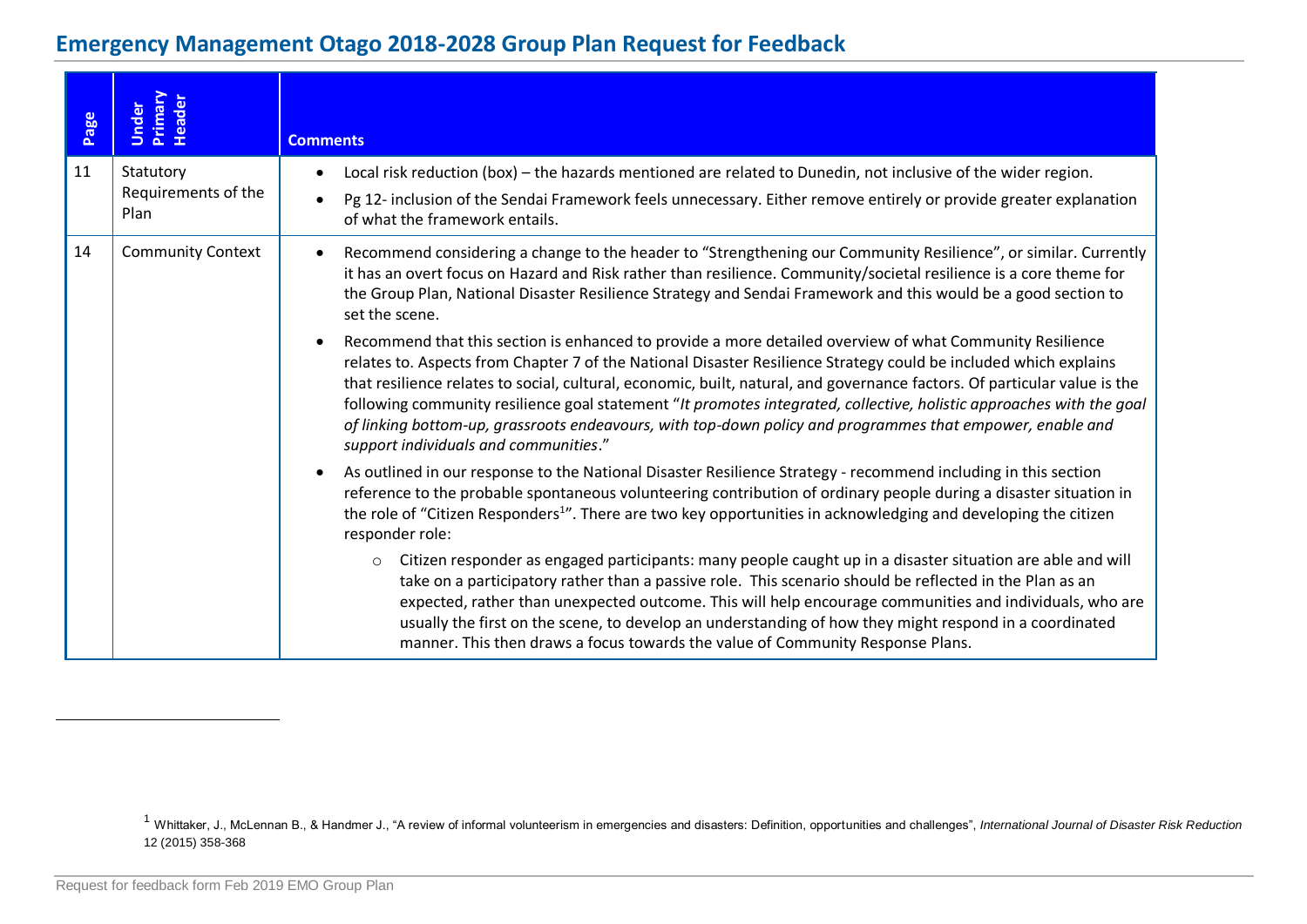| Page      | Primary<br>Header<br>Under                        | <b>Comments</b>                                                                                                                                                                                                                                                                                                                                                                      |
|-----------|---------------------------------------------------|--------------------------------------------------------------------------------------------------------------------------------------------------------------------------------------------------------------------------------------------------------------------------------------------------------------------------------------------------------------------------------------|
|           |                                                   | Citizen responder as effective support: Citizen Responders can be a valuable and skilled resource for formal<br>$\circ$<br>responders who may not always be on ground immediately. The Plan could take a broader view of<br>"informal volunteerism", including the role of "digital volunteers" who can deliver effective "real-time"<br>communications during emergency situations. |
| 15        |                                                   | All references to local faults are Dunedin-focussed. Please broaden the references.<br>$\bullet$                                                                                                                                                                                                                                                                                     |
|           |                                                   | "the importance of primary production, processing and tourism to Otago's economy. Please adjust and include<br>amended wording.                                                                                                                                                                                                                                                      |
|           |                                                   | References to visitors and visitor behaviour should be amended as per the attached letter.                                                                                                                                                                                                                                                                                           |
|           |                                                   | Update QLDC population statistics as per the attached letter.<br>$\bullet$                                                                                                                                                                                                                                                                                                           |
| 17<br>and | Reduction                                         | Recommend that page 6 "4 R's" is moved to pg 16 to provide a clearer scene setting introduction to the proceeding<br>$\bullet$<br>chapters on Reduction, Readiness, Response and Recovery                                                                                                                                                                                            |
| 18        |                                                   | Recommend that the Reduction section is reviewed to assess which bullet points are appropriate to Reduction and<br>which should be under Readiness and Response. Suggested changes include:<br><b>ISSUES and PRIORITIES</b>                                                                                                                                                          |
|           |                                                   | 1. "Business Continuity Planning is inconsistent across the region, with many organisations not prioritising this<br>activity" - Move to Readiness                                                                                                                                                                                                                                   |
|           |                                                   | "Inconsistent lines of communication across all agencies, organisations and responders can hinder a<br>2.<br>coordinated response"- Move to Response.                                                                                                                                                                                                                                |
|           |                                                   | 3. The bullet point "Many physical risk reduction efforts in Otago "could be split with the flood mitigation<br>statement remaining under Issues and Priorities and the AF8 Safer Framework and Building Code statement<br>being shifted to Opportunities and Strategies.                                                                                                            |
|           |                                                   | OPPORTUNITIES AND STRATEGIES - Rename as Objectives (as per attached letter)                                                                                                                                                                                                                                                                                                         |
|           |                                                   | 1. Include "Earthquake Prone Buildings Legislation" as a new bullet point. This legislation forces an<br>improvement in risk reduction through the identification and remediation of potentially EP buildings                                                                                                                                                                        |
|           |                                                   | 2. Include reference to "TLA Risk Management frameworks for identifying and mitigating local risks such as<br>business continuity (e.g. IT cloud mitigation), infrastructure (3 waters resilience programs) and community<br>assets (e.g. facility strengthening)"                                                                                                                   |
|           | Request for feedback form Feb 2019 EMO Group Plan |                                                                                                                                                                                                                                                                                                                                                                                      |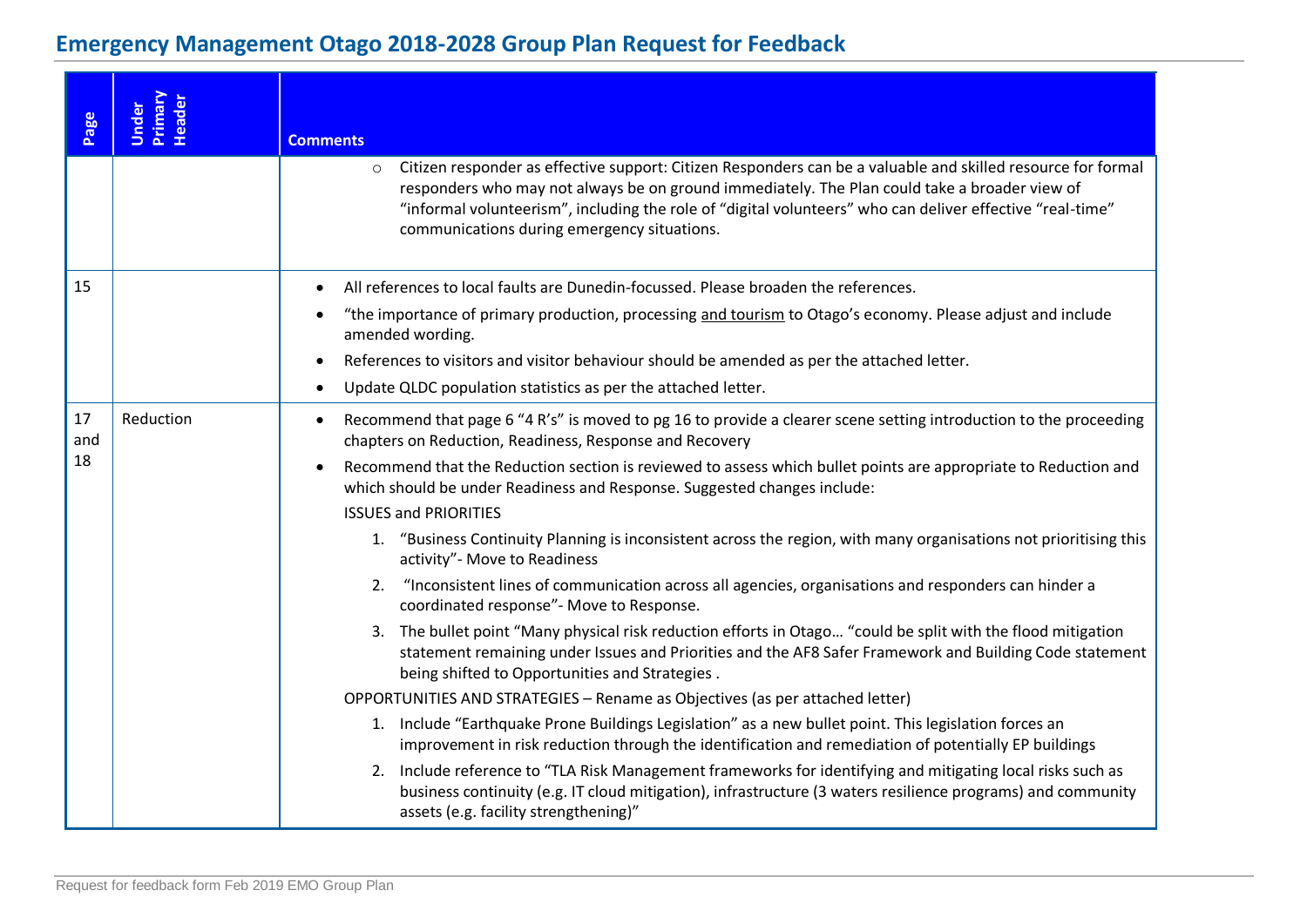| Page | Primary<br>Header<br>Under | <b>Comments</b>                                                                                                                                                                                                                                                                                                                                                                                                                       |
|------|----------------------------|---------------------------------------------------------------------------------------------------------------------------------------------------------------------------------------------------------------------------------------------------------------------------------------------------------------------------------------------------------------------------------------------------------------------------------------|
|      |                            | 3. Include reference to "TLA Annual and Ten Year Plan Capital Expenditure programmes as a key driver for<br>improving and enhancing local infrastructure resilience"                                                                                                                                                                                                                                                                  |
|      |                            | 4. "GIS Technology can be utilised" - Move to Readiness                                                                                                                                                                                                                                                                                                                                                                               |
|      |                            | "There is an opportunity to learn lessons from others" - Move to Readiness<br>5.                                                                                                                                                                                                                                                                                                                                                      |
|      |                            | Align KPIs with relevant activities listed in 'how will we get there" as per the attached letter.<br>$\bullet$                                                                                                                                                                                                                                                                                                                        |
|      |                            | Recommend that the KPIs be reviewed for improvements. Facebook surveys and web traffic counts carry little<br>$\bullet$<br>statistical credibility or empirical value in measuring reduction progress. It would be good to see one that reflects<br>visitor dynamics in the CDEM space. Quantitative measures relating to risk reduction or risk governance activities<br>would be preferable e.g IT readiness based on Cloud hosting |
|      |                            | Pg 18 - unless the table is referring to a true best practice comparative benchmark, it may be preferable to refer<br>instead to a "baseline".                                                                                                                                                                                                                                                                                        |
| 19   | Readiness                  | Recommend that "opportunities and strategies" be re-titled "relevant strategies and plans" or included within the<br>$\bullet$<br>"statutory and policy framework" section.                                                                                                                                                                                                                                                           |
|      |                            | Under 'issues and priorities' address organisational Business Continuity Planning too.<br>$\bullet$                                                                                                                                                                                                                                                                                                                                   |
|      |                            | Rename 'Opportunities relating to readiness' as 'Objectives and:<br>$\bullet$                                                                                                                                                                                                                                                                                                                                                         |
|      |                            | 1. Include reference to "Promote greater levels of engagement and volunteerism for Community Response<br>Groups"                                                                                                                                                                                                                                                                                                                      |
|      |                            | 2. Include "Improve the level of Emergency Management knowledge and capability across sectors, agencies<br>and community groups"                                                                                                                                                                                                                                                                                                      |
|      |                            | 3. Include "Further development of sector steering groups e.g. Emergency Services, Welfare, Tourism<br>Operators to help improve readiness, develop relationships and strengthen interoperability capability"                                                                                                                                                                                                                         |
|      |                            | 4. Include "Opportunity to provide a robust, standardised training program for all key EOC functional roles"                                                                                                                                                                                                                                                                                                                          |
|      |                            | 5. Include "Opportunity to review local pre-plans for Emergency Management scenarios (e.g. fire, landslides,<br>pandemics) as a regular collaborative inter-agency activity                                                                                                                                                                                                                                                           |
|      |                            | 6. Include "Opportunity to deploy and leverage new technology systems and cloud based platforms (e.g D4H,<br>ArcGIS) to assist with the development of emergency readiness                                                                                                                                                                                                                                                            |
|      |                            | 7. Include "Opportunity for increased collaboration and communication at a governance level between TLAs<br>and Emergency Management Otago Director"                                                                                                                                                                                                                                                                                  |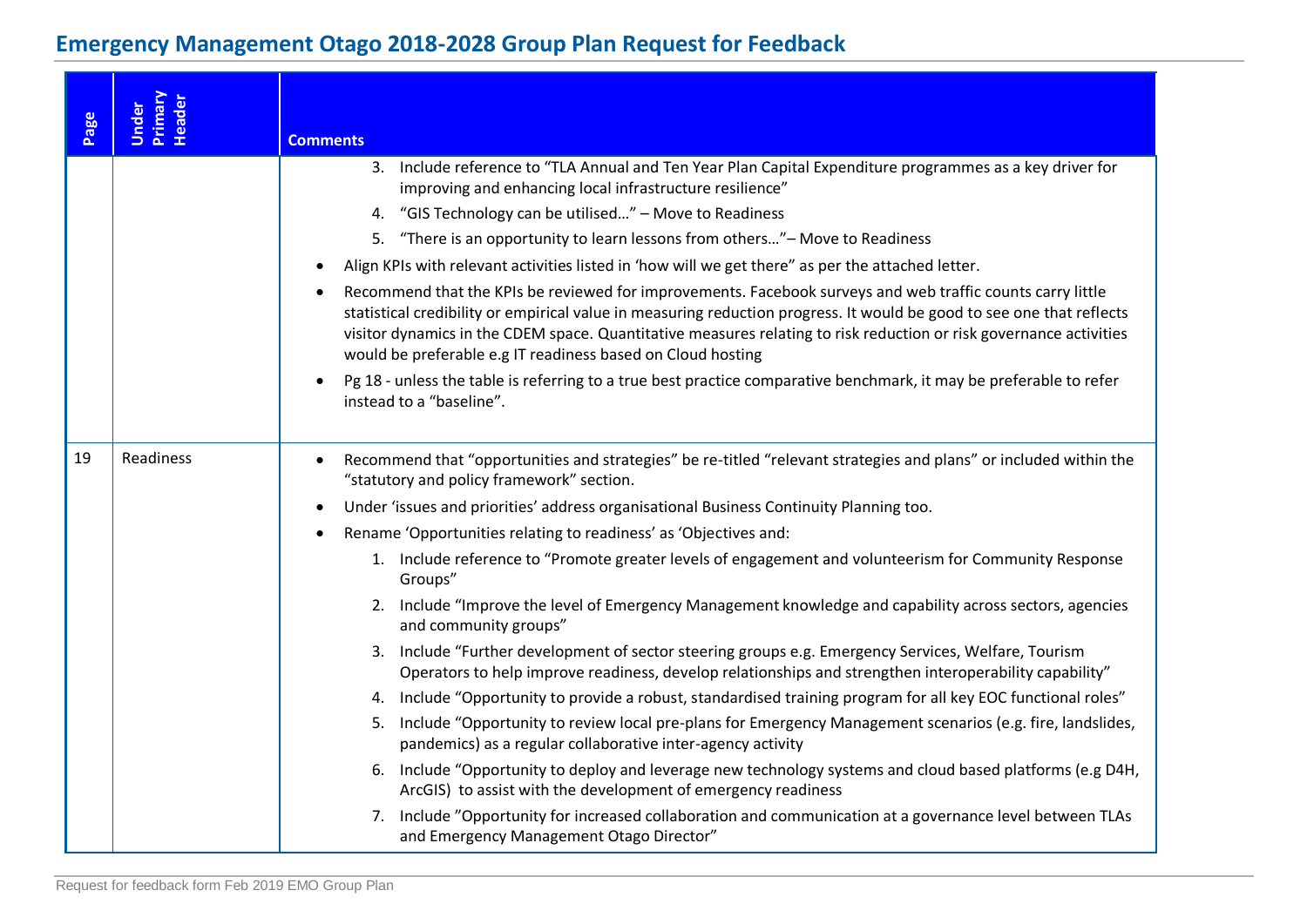| Page | Primary<br>Header<br>Under | <b>Comments</b>                                                                                                                                                                                                                                                                                                                                                                                |
|------|----------------------------|------------------------------------------------------------------------------------------------------------------------------------------------------------------------------------------------------------------------------------------------------------------------------------------------------------------------------------------------------------------------------------------------|
|      |                            | Align KPIs with relevant activities listed in 'how will we get there" as per the attached letter. Examples for<br>consideration:                                                                                                                                                                                                                                                               |
|      |                            | 1. "Engage with service groups in partnership with local councils twice a year" and "Hold at least one public<br>event "- These are potential KPIs that link to the OPPORTUNITY around "Increased collaboration and<br>communication with our partner agencies and communities"                                                                                                                |
|      |                            | 2. "Convene at least one meeting annually between Emergency Management Otago Director and the CEs and<br>mayors"- This is a potential KPI that relates to the recommended OPPORTUNITY around increased<br>collaboration and communication at a governance level between TLAs and Emergency Management Otago<br>Director                                                                        |
|      |                            | Recommend that the KPIs be reviewed for improvements. Facebook and Twitter subscription levels offer minimal<br>value in measuring Response progress. The readiness engagement KPIs mentioned above could be preferable. KPIs<br>relating to pre-plan reviews could also be considered along with more quantitative measures around training (e.g %<br>of EOC staff who have completed CIMS4). |
|      |                            | Pg 21 - unless the table is referring to a true best practice comparative benchmark, it may be preferable to refer<br>instead to a "baseline".                                                                                                                                                                                                                                                 |
| 22   | Response                   | Recommend the following considerations for ISSUES AND PRIORITIES:                                                                                                                                                                                                                                                                                                                              |
|      |                            | 1. Expand the "In an extreme event, infrastructure failure may hamper response" to include more detailed<br>points around Lifeline failures that could significantly impact the Emergency Coordination response.<br>Specifically this could include failure of telecommunications, power, and transport routes which will impact<br>the ability of local EOCs to function effectively          |
|      |                            | Rename 'opportunities and strategies' as 'objectives'. Recommend the following::                                                                                                                                                                                                                                                                                                               |
|      |                            | 1. Include "Opportunity to improve the robustness and redundancy of ICT systems and equipment to ensure<br>that an adaptive communication networks can be established under a response scenario"                                                                                                                                                                                               |
|      |                            | 2. Include" Opportunity to improve the knowledge and capability of community and agency stakeholders with<br>regards to Communication Plans and ICT equipment usage (e.g. VHF, Satellite phones)                                                                                                                                                                                               |
|      |                            | Recommend the following considerations for HOW WILL WE GET THERE                                                                                                                                                                                                                                                                                                                               |
|      |                            | "Develop training plans for key functional roles" and "provide training opportunities and pathways for all<br>1.<br>response team members"- Move to Readiness                                                                                                                                                                                                                                  |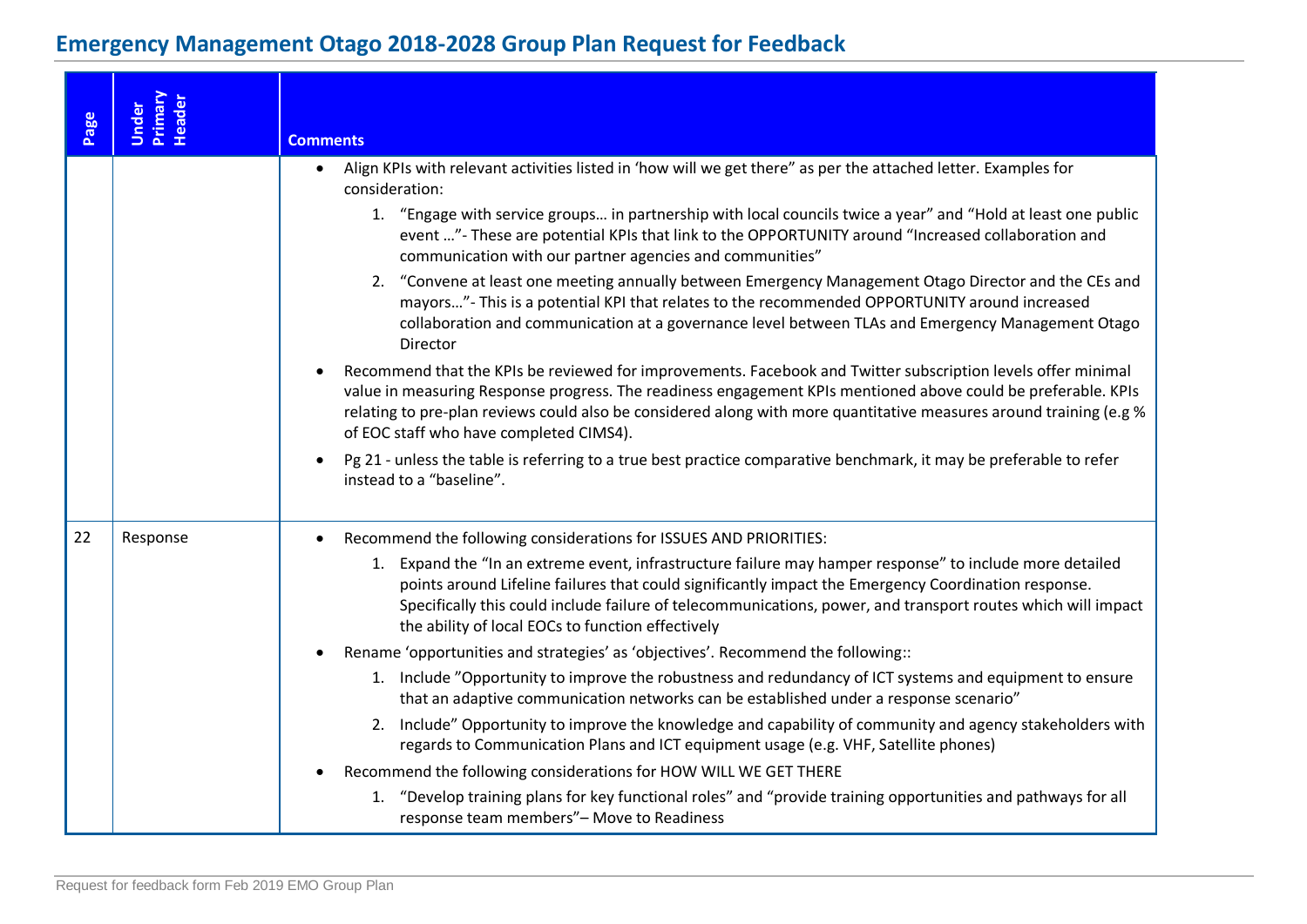| Page | Primary<br>Header<br>Under                        | <b>Comments</b>                                                                                                                                                                                                                                                                                                                                                                                                                                                                                                                                                                                                                                 |
|------|---------------------------------------------------|-------------------------------------------------------------------------------------------------------------------------------------------------------------------------------------------------------------------------------------------------------------------------------------------------------------------------------------------------------------------------------------------------------------------------------------------------------------------------------------------------------------------------------------------------------------------------------------------------------------------------------------------------|
|      |                                                   | 2. Emphasise and enforce the importance of both the TLA's channels and the Group's channels as part of the<br>seamless delivery of support and service as per the attached letter.<br>Pg23 -unless the table is referring to a true best practice comparative benchmark, it may be preferable to refer<br>instead to a "baseline".<br>Pg 24- Community Response Plans- recommend that this page is moved to Community Context/Strengthening our<br>Community Resilience section as it relates specifically to community resilience                                                                                                              |
| 25   | Recovery                                          | Recommend removal of the paragraph "Recovery generally operations within discrete legislative powers" This<br>$\bullet$<br>statement runs counter to the Amendment Act (2016) provisions for creating a more structured legislative<br>framework for recovery management through transition periods and the transfer of Powers from Controller to the<br>Local Recovery Manager<br>Pg26 - Recovery objectives could be retitled 'Recovery Principles' as per the attached letter<br>$\bullet$<br>Pg 27 - unless the table is referring to a true best practice comparative benchmark, it may be preferable to refer<br>instead to a "baseline". |
| 28   | Management and<br>Governance                      | Pg32 - The section on financial arrangements needs revision and a little more detail.                                                                                                                                                                                                                                                                                                                                                                                                                                                                                                                                                           |
| 35   | Operational<br>Arrangements                       | Recommend consideration of including reference to Health and Safety considerations within the operational<br>arrangements section. The focus on keeping all Emergency Management stakeholders safe in line with the Health<br>and Safety at Work Act 2015 (HSWA) is a critical requirement. A subset of this is the documentation of all decisions<br>from the Controllers call and meeting log. The importance of this should be clearly stated.                                                                                                                                                                                               |
|      |                                                   | Recommend consideration of including reference to the responsibility for identifying additional resources to<br>$\bullet$<br>support the group response. This should sit outside of the decision-making of the ORC.                                                                                                                                                                                                                                                                                                                                                                                                                             |
|      |                                                   | Pg 36- The fours modes of Operation: Monitor, Engage, Assist, Direct are different to those often used by local<br>$\bullet$<br>TLAs. For example QLDC refers to: Monitor, Support, Coordinate, Direct. The actions at a "Engage" level (such as<br>consideration of a declaration) are also misaligned with the activation levels of QLDC (declaration would be<br>considered at a Coordinate level)                                                                                                                                                                                                                                           |
|      |                                                   | Pg 39- Warnings/Notifications- Recommend that clearer reference is provided to the role of TLAs as a primary<br>stakeholder in managing information alerts to their local community. Ideally the release of alerts should be a<br>collaborative exercise that combine the regional level of oversight with the local level of knowledge. An example is                                                                                                                                                                                                                                                                                          |
|      | Request for feedback form Feb 2019 EMO Group Plan |                                                                                                                                                                                                                                                                                                                                                                                                                                                                                                                                                                                                                                                 |